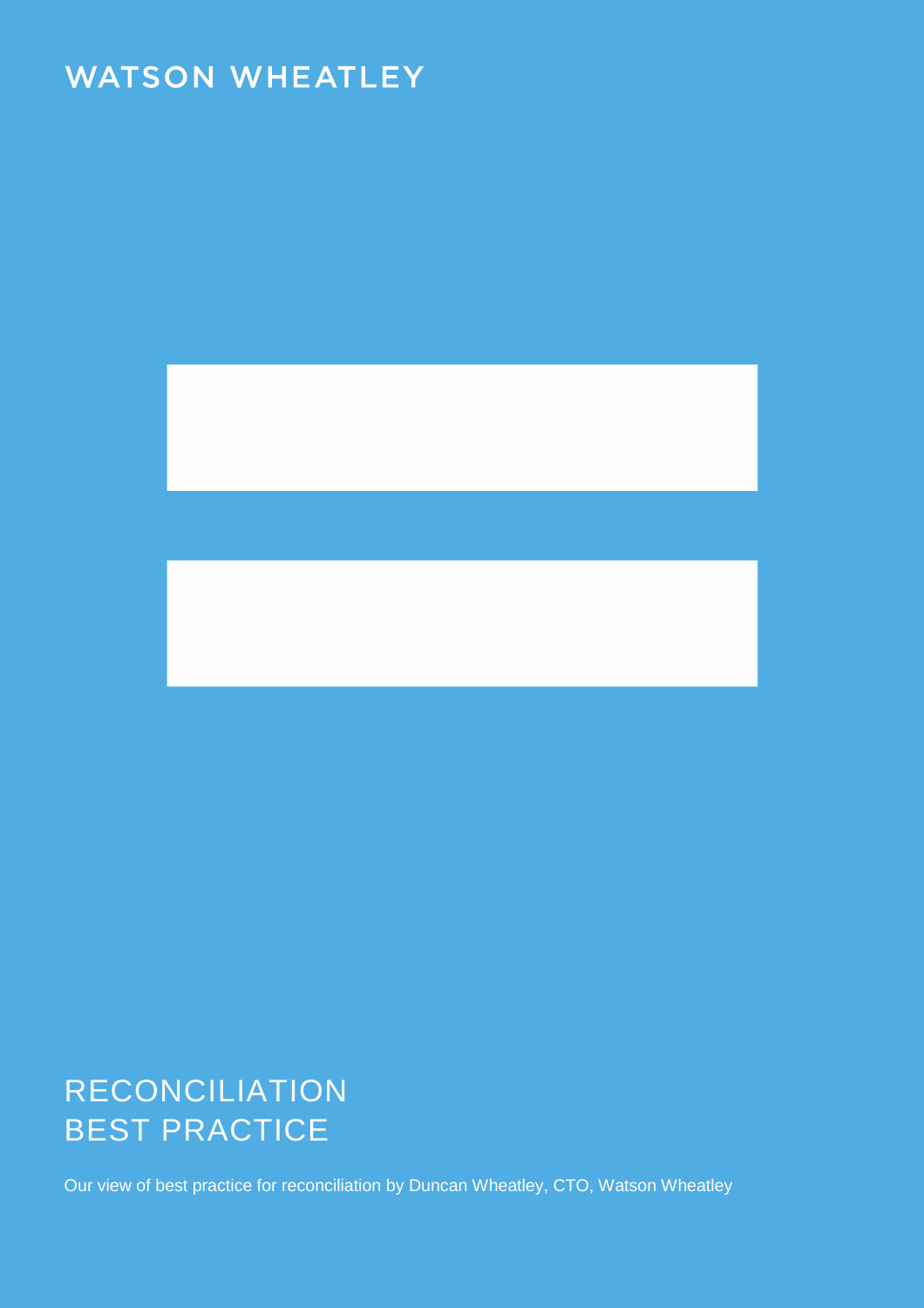## INTRODUCTION

This paper provides an outline statement of what we consider to be best practice with respect to the use of reconciliation software used by asset managers. It is not a description of any particular product, although iRecs and Importer exhibit many of the characteristics described here. Rather it is an attempt to isolate what functions are important when supporting a process that all asset managers are compelled to do, however large.

Very little accessible information on this topic appears on the web. Much of the wisdom surrounding the design of reconciliation software is inevitably proprietary and protected by the vendor unless exchanged for your email address. Comparative analyses of different systems against a benchmark of key requirements do exist but are usually only available for purchase at significant cost. This paper aims to redress this in part by providing one vendor's views about best practice and by making it available within the public domain.

This paper takes as context the typical scenario of the asset manager needing to reconcile trades, cash flows and the resulting cash balances and positions between their internal portfolio accounting system and data from an external service provider; a prime broker, custodian, clearer, counterparty or administrator. The principles discussed below however are to an extent generic and are equally applicable to other scenarios where trading data is held in disparate systems where there is a potential for difference e.g. order management to portfolio accounting, or risk system to outsourced operations function. The goal for the reconciliation system in this context is simply to find the differences and provide an environment where these differences can be managed through to resolution.

Our views are presented as a walkthrough of the steps of the reconciliation process, starting with where the reconciliation data comes from and culminating by deriving maximum value from the reconciliation data contained within the system.

### DATA RETRIEVAL

The process of obtaining data for reconciliation is changing. Not all organisations have access to SWIFT, particularly hedge funds where the settlement process is outsourced and smaller companies that do not want the expense. Custodians are increasingly guiding their clients towards their web portals for data access; more of a self-service approach, or making reconciliation data files available to their client to be collected by secure FTP. None adhere to standards other than their own and a plethora of file shapes, formats and content have to be dealt with.

The reconciliation system must therefore have tools to enable any shape of data to be read, parsed, interpreted and delivered to the reconciliation tables.

Specifically coded interfaces require programming skills, are costly to prepare and are rigid, only fitting the data set they were designed for. Not a viable or sustainable solution.

A generic import tool needs to be provided so that the end user company can manage their own data with people who primarily understand the meaning of the data, not code development. Systems to do this are available on the market, but one that is integrated with the reconciliation tool itself provides an excellent solution allowing both automatic data retrieval and a user controlled drag and drop interface.

The functional demands for this tool are considerable. At a basic level it must be able to read, interpret and cross reference data contained in the files. Security identifiers (e.g. ISIN, Bloomberg Unique, SEDOL etc.) must be converted to the reconciliation system's internal security id. Account ids may need to be looked up. In many instances data must be aggregated to present summary totals to the reconciliation system. Sometimes complex logic is needed to correctly interpret the information, requiring simple access to Boolean logic operators and in some cases powerful mathematical functions.

Processing data for reconciliation in this way must be fully auditable. Any one data item that ends up in the reconciliation system could be critical to the process, so tracing it back to its precise source is a must. The import tool must provide this facility including securing the source data file from which it was obtained.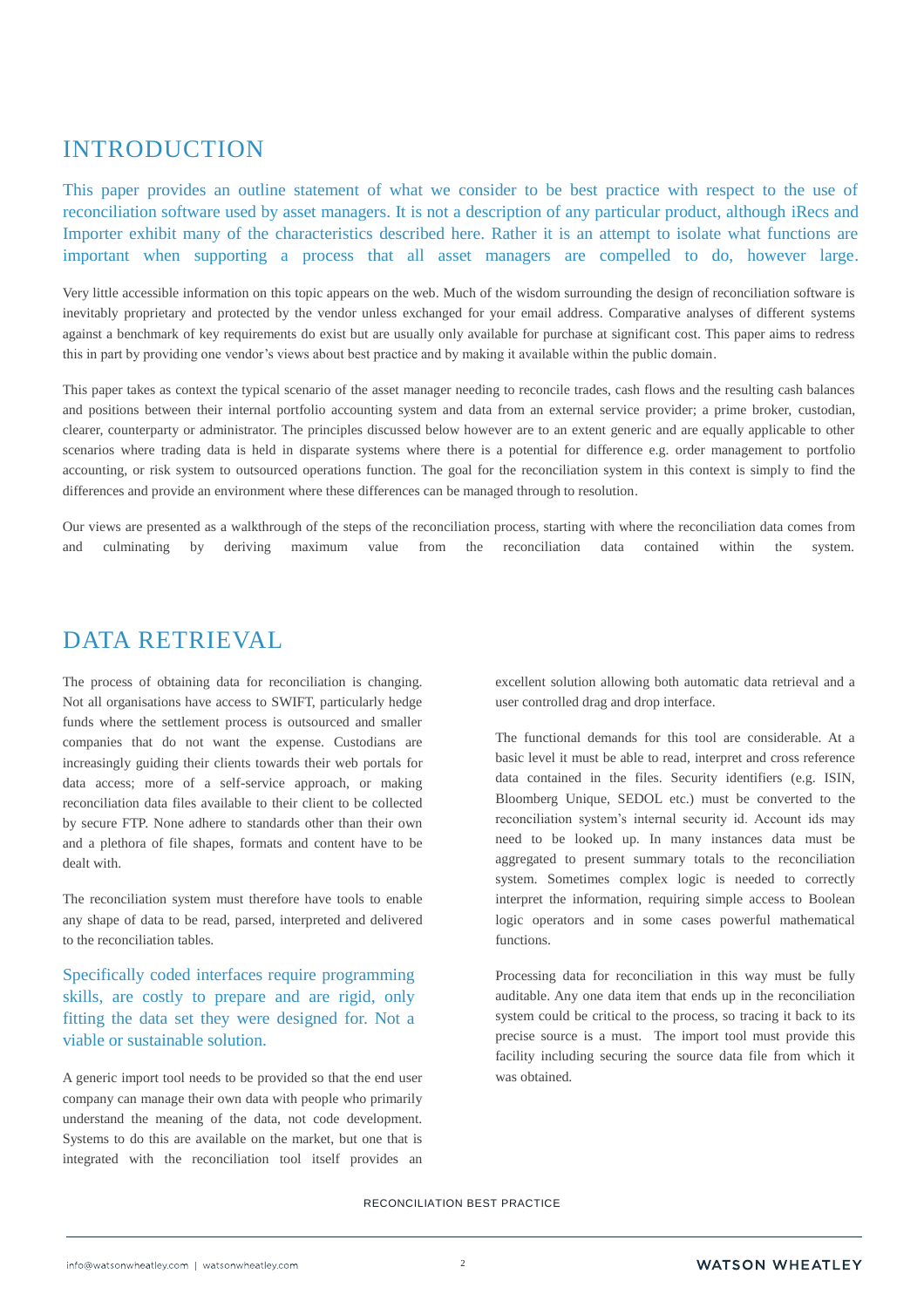# VALIDITY CHECKING

The first step, before any reconciliation can take place, is to validate the accuracy and completeness of the data received. There is little value in reconciling data where the very process of transmitting it between systems has introduced errors. Whilst these should be picked up in the reconciliation process itself, they could be attributed to real differences in the data rather than simply a misinterpretation; potentially time wasting and costly.

Once the data is contained in the reconciliation system's relational database, validation is relatively straightforward. Referential integrity rules can be applied to the database to ensure related data (e.g. positions and prices) passes muster. A more valuable approach is available if the system understands the accounting nature of the data it has received. At a simple level, do the trades received in the latest file account for the change in security position from the previous file? Do the cash flows sum to the change in the cash balances received? If these basic criteria are not met, then there is something wrong with the source data and the reconciliation process cannot continue. The reconciliation system should help the user to determine where the discrepancies lie, and guide them on what action to take, perhaps to repair the data or reject it completely; again straightforward if the system understands the accounting principles of the data.

If the reconciliation system is being used to determine differences in market value data, then there may be a further opportunity to validate the data as it is being received.

If the accounting framework of the system understands the calculation of market value from the underlying components then this information can be used to validate the received market value figures against the position, prices, FX rates and cash balances provided. This provides a very powerful means of checking the completeness and accuracy of the data received. If the data can be verified to this level, then the reconciliation process that follows is made much simpler.

### ACCOUNTING STRUCTURE

A reconciliation system that understands the accounting structure of the data it receives is not only well placed to identify discrepancies in received data, but critically is best placed to express the difference in the data sets in accounting terms. A list of unmatched trades and cash flows identified by the reconciliation system is useful but only as a starting point. A list of break items that are measured according to their

materiality takes the process of reconciliation to a new level. If each break can be assigned a value, and this value is normalised to a base currency, then a means of prioritising breaks emerges, and a means of measuring objectively where aggregate risk lies.

This is very powerful information. The operations manager can have a simple measure of the status of the reconciliation at any one time, can drill to the material items and see who is dealing with them. The ability to pinpoint process weaknesses is substantially enhanced; perhaps a prime broker that constantly miscalculates trade charges or books trades late. The focus of limited resources on research and remedial actions can be easily determined, and reconciliation staff can see instantly their own clear up rate.

How this information is used by the business is up to the business. What is certain is that without the understanding of the accounting attributes of the data being reconciled and the ability to measure break value or materiality, none of this could take place.

## MATCHING ENGINE

The matching engine is the hub of the reconciliation system and its required characteristics are well documented. It has to be configurable by the business to match any kind of data in any kind of way. The usual one to one, one to many, many to many etc. requirements are obvious. Matching any field, or a calculation based on one or more fields is necessary. Matching within tolerances is required; perhaps tolerance based on other data (e.g. FX rates) being common requests.

#### The match engine needs to be fast and be invoked through a scheduler, through events such as the receipt of data from a custodian or manually under the control of the users.

The rules engine can be viewed simply as a tool to return groups of records that meet the criteria defined in the rule. The action taken on these groups of records need not be restricted to simply creating match sets. A rule may be required to undo match transactions, perhaps where a trade's strategy or book has been amended. Rules could be constructed to annotate groups of mismatching trades and assign them to specific users or groups for review and remedial action. Other rules may be needed to export unmatched transactions that need to be posted back to the internal portfolio accounting system, or perhaps to send them via email the prime broker for review.

Rules used in this way are clearly extremely powerful. How they are configured determines whether the system delivers clarity or chaos. It goes without saying that these rules need to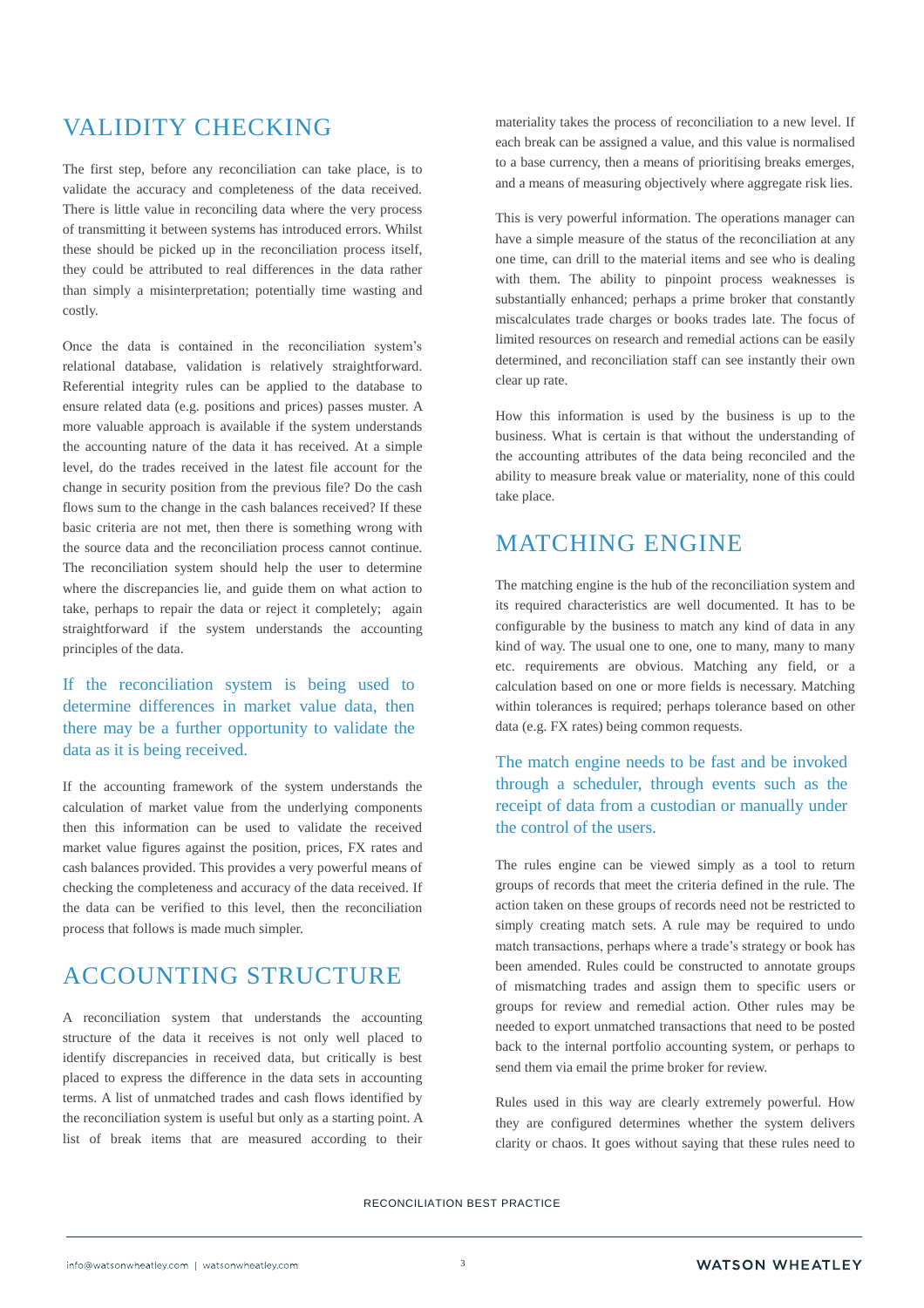be protected. Permissioning in the system can allocate the responsibility for their maintenance to specific personnel. Rules also need to be time stamped. If a modification is made to a rule then all the items matched by this rule prior to the amendment were matched with different criteria and the system needs to know this.

As with all parts of the system a full audit trail of activities needs to be obtained and retained. The information stored with the matched records needs to include the version of the rule used, when it was run and who ran it. If matched items are subsequently unmatched, then the match information needs to be retained although disabled.

#### RESEARCH AND REMEDY

If the preceding steps have been handled correctly, the users of the system will be provided with a list of break items that need to be reviewed, understood and actioned. The quality of the functionality to support the user in this process is critical to the success of the system. This is important data, being the sum total of the differences between the two systems being reconciled. The capabilities of the system to help and guide the user at this point in the process are critical.

Perhaps the most important piece of information that should be presented by the system at this point is a measure of the risk associated with each break. Having this information allows the user to prioritise their actions and alert others to the event where appropriate. If this information is not available, then the user has no meaningful framework within which to conduct the research and remedial activity.

If the system has an accounting framework, the measurement of materiality of the break is straightforward, and can be expressed as a value, and a percentage of the total market value of the portfolio.

Without this, breaks would need to be grouped by type and reviewed by a knowledgeable user able to assess the importance from the presented details. Because of the potential complexity of this, it is best measured and presented by the computer where, with the help of the user interface and reporting, it can be grouped, filtered and used as a criterion to control export of data to service providers or internal systems.

Other key aspects of the functionality to support the research and remedial activity are primarily to do with workflow capabilities of the system. Where a number of funds or portfolios are being reconciled by the system, and perhaps with multiple prime brokers, the distribution of breaks to individuals

or teams becomes important. It is inevitable that the same break occurs across multiple portfolios and is most efficiently dealt with as a set by one user or team.

The system should therefore have the capability, either automatically or under user control, to direct or distribute sets of breaks according to a flexible set of criteria, in this instance, by break type or instrument. Items allocated within the workflow will need to be annotated with a reason, a proposed action, and other attributes including priority.

The workflow capability should ideally extend outside the confines of the reconciliation tool and provide data in a variety of formats via email to internal parties or secure ftp to those outside the company typically back to the custodian or administrator.

Finally the users should be able to teach the reconciliation system to automatically process events that occur frequently and which lend themselves to automation. The logic of the workflow system should therefore be available to permissioned users, and be simple to program. In this way, the productivity of the process is continually enhanced, and the risk associated with the breaks dealt with in a timely manner.

#### REPORTING

Reporting is clearly important to all users of the system for a variety of requirements. The general requirements around reporting systems are well known. What is perhaps more interesting is the value of the data held within the reconciliation system, and its application to the measurement of operational efficiency, an even to the measurement of the quality of service delivered by custodians or administrators.

The reconciliation system occupies a unique and privileged position in the asset manager's middle and back office operation. Within the mass of data that it processes is key information about the strengths and weaknesses of the operation within which it sits, which if made accessible would enable process enhancements to be made and their effectiveness to be directly and objectively measured.

A clear benefit of the reconciliation system is to deliver objective measures of service quality of the prime brokers or administrators, providing valuable input to the regular service reviews that many firms conduct. Once again, the measure of risk, discussed above, is an important variable, along with other measures including the amount of rework generated by errors.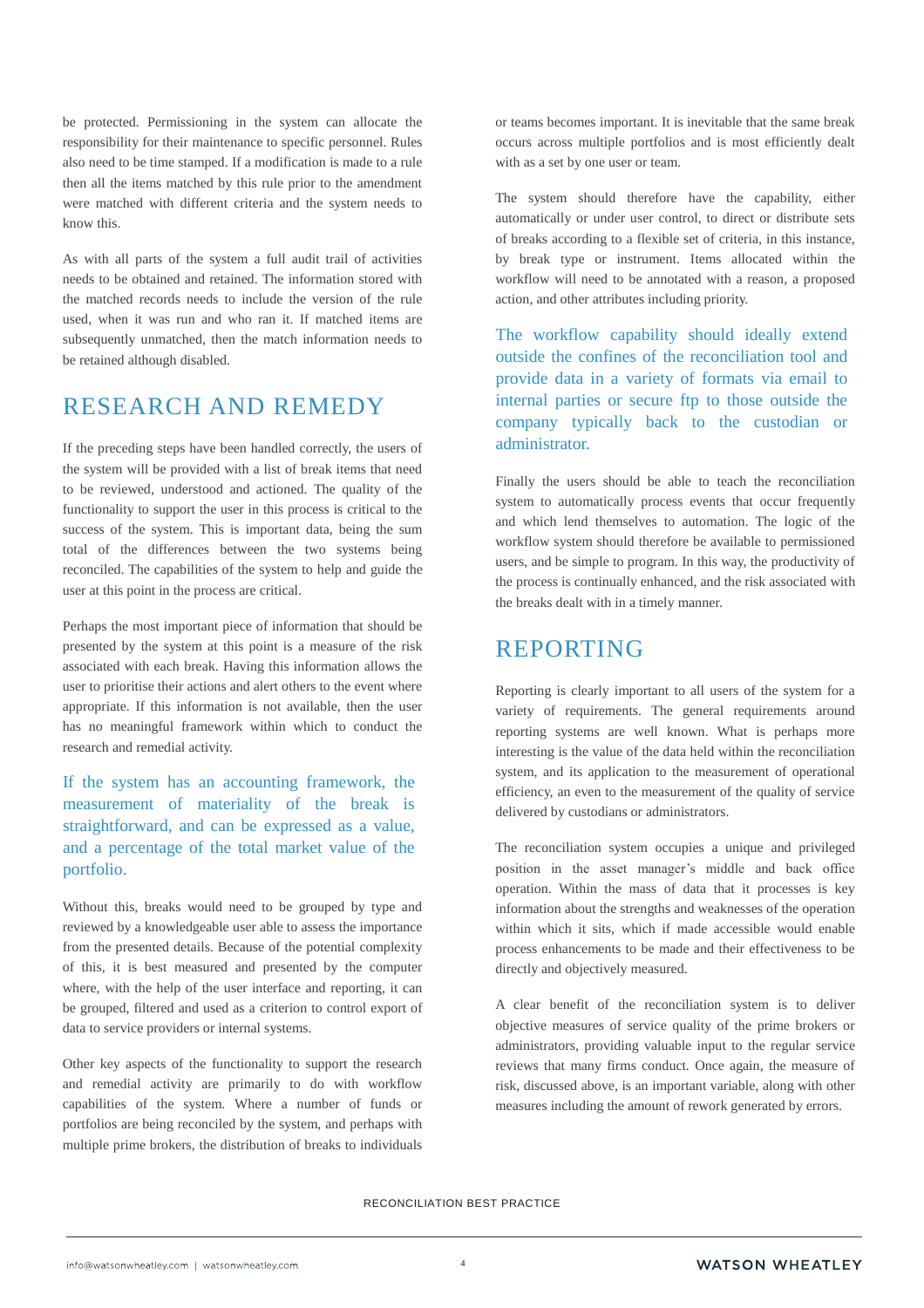Whilst software vendors can provide some guidance and stock reports in this area, the information that is important to the asset manager is likely to be peculiar to their own environment, and the vendor needs to provide open and flexible reporting tools to allow the users to extract and present this information.

### **CONCLUSION**

Reconciliation systems are changing. The functionality being offered has moved well beyond basic matching, and currently workflow is probably the key focus of most vendors to help users manage the process as effectively as possible. The real goal however must be to automate the process entirely and deliver not so much a system, but a utility or agent, that manages and corrects the discrepancies between two or more systems that hold related data. Whilst this is unattainable if issues of data quality remain and the complexity of the data being managed grows, it does serve to provide a useful guide for product development.

What does become clear is that the reconciliation system is here for the duration; at least until a radical change occurs in the way business trade, use service providers and manage their data. As a vendor our objective is to make them as good as we can, as easy to implement as possible and make them accessible to all organisations irrespective of size.